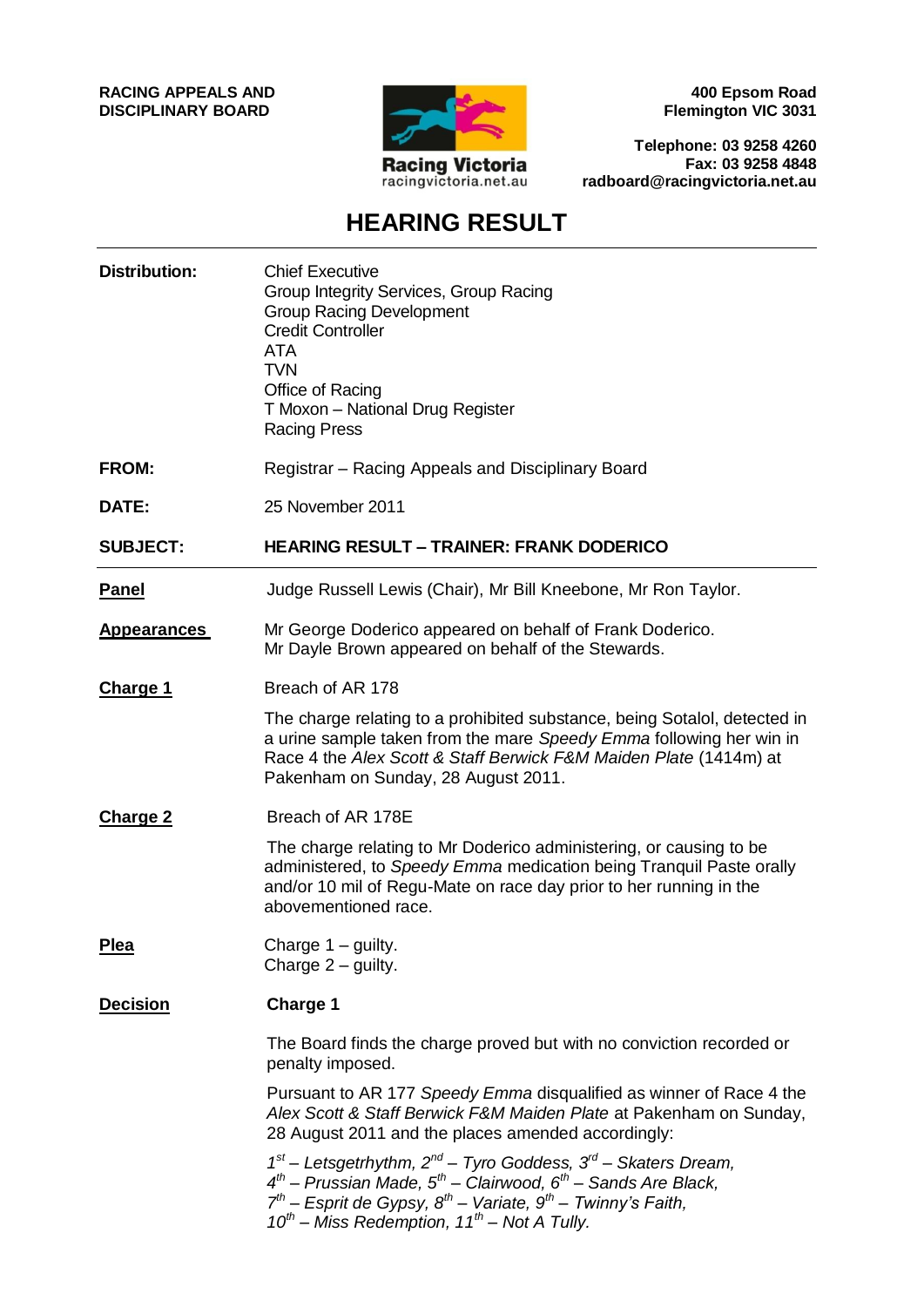#### **Decision (cont) Charge 2**

Mr Frank Doderico convicted and fined the amount of \$1,000. Fine due on or before 31 December 2011.

**Georgie Curtis Registrar - Racing Appeals and Disciplinary Board**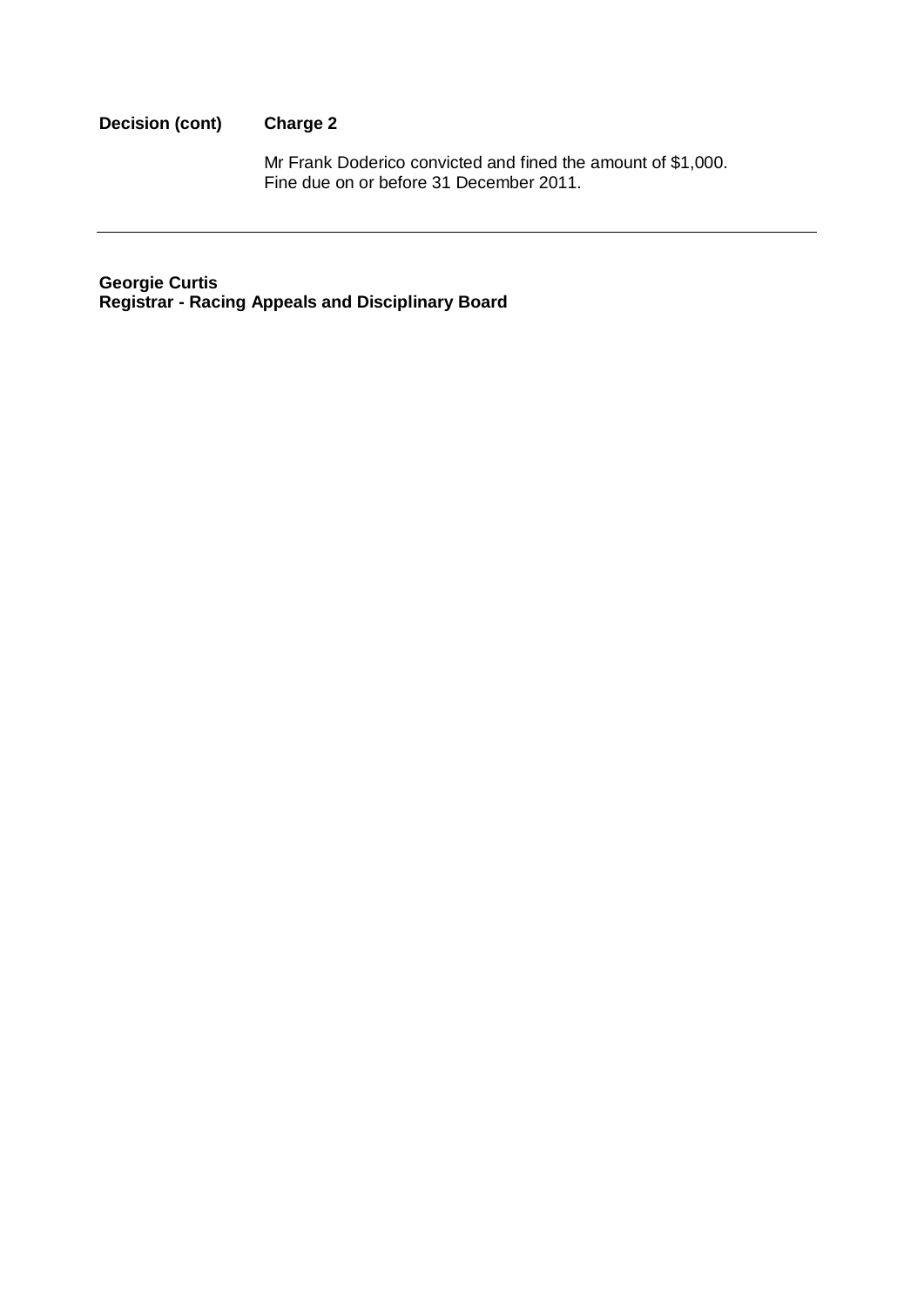# **TRANSCRIPT OF**

## **PROCEEDINGS**

### **RACING APPEALS AND DISCIPLINARY BOARD**

\_\_\_\_\_\_\_\_\_\_\_\_\_\_\_\_\_\_\_\_\_\_\_\_\_\_\_\_\_\_\_\_\_\_\_\_\_\_\_\_\_\_\_\_\_\_\_\_\_\_\_\_\_\_\_\_\_\_\_\_\_\_\_

**HIS HONOUR JUDGE R.P.L. LEWIS, Chairman MR W. KNEEBONE MR R. TAYLOR**

#### **EXTRACT OF PROCEEDINGS**

**DECISION**

#### **TRAINER: FRANK DODERICO**

#### **MELBOURNE**

#### **FRIDAY, 25 NOVEMBER 2011**

MR D. BROWN appeared on behalf of the RVL Stewards

MR G. DODERICO appeared on behalf of the Appellant